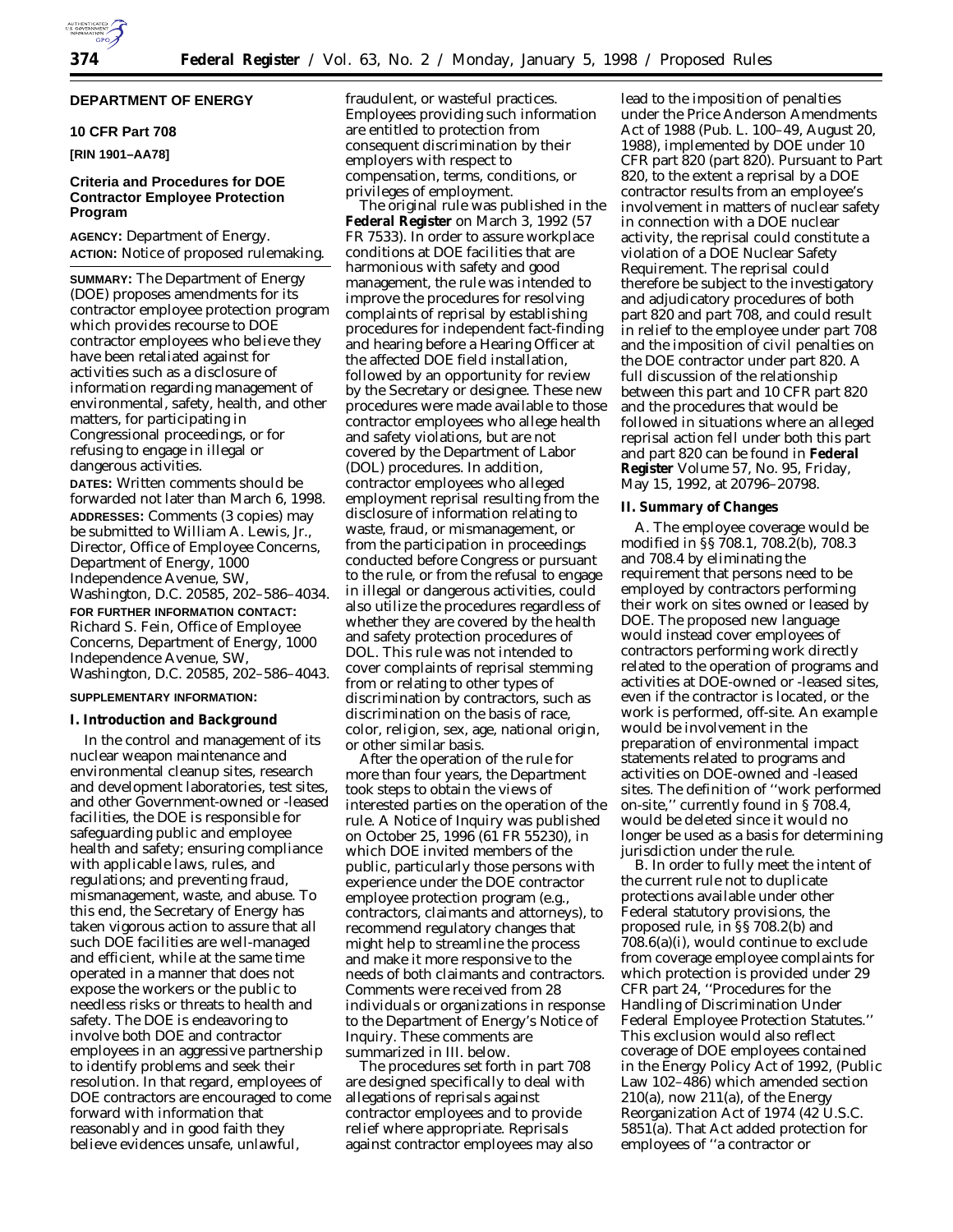subcontractor of the Department of Energy that is indemnified by the Department of Energy under section 170 d. of the Atomic Energy Act of 1954 (42 U.S.C. 2210(d)), but such term shall not include any contractor or subcontractor covered by Executive Order 12344.''

Additional protections were afforded to contractor employees under section 6006 of the Federal Acquisition Streamlining Act of 1994 (Public Law 103–355) against reprisals for engaging in certain protected activities. Section 6006 (implementing regulations found in 48 CFR part 3, Subpart 3.9) assigns responsibilities to Inspectors General (including the Inspector General for the Department of Energy), to implement these protections. The proposed regulation would also exclude from coverage complaints that fall within the scope of Section 6006, and its implementing regulations found in 48 CFR part 3, Subpart 3.9.

C. The Office of Contractor Employee Protection, and the position of Director of the Office of Contractor Employee Protection, no longer exist within DOE. Under the proposed rule, therefore, references to the Office of Contractor Employee Protection or the Director of the Office of Contractor Employee Protection would be removed.

Responsibilities for certain functions currently assigned to the Director of the Office of Contractor Employee Protection would be the responsibilities of other officials under the proposed rule. The responsibility for making determinations of jurisdictional coverage of complaints where the jurisdictional coverage is questioned, currently contained in § 708.7(a), would be the responsibility of the Director of the Office of Employee Concerns. Responsibility for conducting inquiries under the proposed § 708.8 (formerly designated as investigations) would be the responsibility of the Deputy Inspector General for Inspections. The Deputy Inspector General for Inspections, under proposed § 708.8(f), would have the responsibility for serving copies of Reports of Inquiry on the parties. The responsibilities of the Director of the Office of Contractor Employee Protection to serve copies of initial and final decisions on the parties would be the responsibility of the Director of the Office of Hearings and Appeals under §§ 708.10(a) and (b) of the proposed rule.

D. The proposed language in §§ 708.3 and  $708.5(a)(i)$  would cover protections for disclosures of ''substantial'' violations of laws, rule or regulations and ''gross'' mismanagement. The criteria of ''substantial'' violations of law is consistent with Section 6006 of

the Federal Acquisition Streamlining Act of 1994, (Public Law 103–355). Similarly, the criterion of ''gross'' mismanagement is consistent with the provisions of the Whistleblower Protection Act of 1989 (5 U.S.C. 2302(b)(8)). (See also Sen. Rep. No. 413, 100th Cong., 2nd Sess., 13, 26, 34.)

E. Section 708.5(a)(1) of the proposed rule would expand coverage of disclosures to include those made to other government officials, such as those from other Federal or state agencies who have responsibility for oversight of activities on DOE-owned or -leased sites.

F. Section 708.5(a)(1) would further define the nature of the disclosure, requiring that the employee's disclosure involves information he or she ''reasonably and in good faith believes'' is true. The current rule in § 708.5(a)(1) only requires that the complainant ''in good faith believes'' the information he or she discloses. The additional criterion, that the complainant ''reasonably'' believes the information, is consistent with the Whistleblower Protection Act of 1989 and many State statutes which afford protection to both public and private sector employees against reprisal for whistleblowing activities.

G. Section 708.6(c) of the proposed rule would increase the time limit for filing a complaint from 60 to 90 days. The time limit for filing a complaint would still be tolled during the time a complainant is seeking remedial action through internal contractor procedures. The use of internal grievance procedures would still be required under the rule, but the proposed rule would permit individuals to file a complaint if they have not received a response on a grievance relating to the subject of the complaint within 120 days of the filing of the grievance.

H. Under § 708.6(d), the proposed rule would not cover allegations of reprisal for having engaged in protected activities if those issues had been ruled upon in binding arbitration pursuant to a collective bargaining agreement. Such binding arbitration would be considered the pursuit of a remedy under ''other applicable law.'' This approach respects the labor-management relationship that applies to many DOE contractor employees, and is consistent with the deference given to binding arbitration decisions issued pursuant to collective bargaining agreements.

I. Section 708.7(a) would continue to encourage informal resolution, and language has been added to specify the use of mediation as a means for resolving disputes. Settlement agreements under the rule would be

between the parties; the language in the current rule that ''the Head of the Field Elements or designee shall enter into a settlement agreement which terminates the complaint'' has been deleted.

J. Section 708.7(b)(3) and (c) of the proposed rule would give complainants the right, if informal resolution is unsuccessful, to elect to have the complaint submitted directly to the Office of Hearings and Appeals for a hearing, thereby bypassing the inquiry phase. Under the current rule, all complaints that are accepted for processing and which have not been informally resolved are investigated prior to the parties having the right to request a hearing.

 $\hat{K}$ . Section 708.8(a) of the proposed rule would grant discretion to the Deputy Inspector General for Inspections whether or not to direct the conduct of an inquiry into a complaint.

L. Section 708.8(c) would provide for complainants to be advised of their right to request a hearing on their complaint in cases where the Deputy Inspector General for Inspections decides not to conduct an inquiry into the complaint.

M. Under § 708.8(g) of the proposed rule, complainants would have a right to request a hearing if a Report of Inquiry has not been issued within 240 days of the date the Deputy Inspector General for Inspections was advised that informal resolution of the complaint was not reached.

N. Language would be added to § 708.8(d) that would provide for the taking of sworn statements as part of inquiries conducted at the direction of the Deputy Inspector General for Inspections, when deemed appropriate by the inspector.

O. Language would be added in § 708.9(c)(2) authorizing the Hearing Officer to provide for reasonable discovery by the parties as part of hearing proceedings.

P. Section 708.9(b) would extend the time for holding a hearing from 60 to 90 days after the complaint file is received by the Office of Hearings and Appeals.

Q. Section 708.10(b) would extend the time for the issuance of a decision by the Office of Hearings and Appeals from 30 to 60 days after the receipt of the transcript of the hearing or after posthearing briefs or other evidence permitted under § 708.9(h), whichever is later.

No changes are being proposed with respect to §§ 708.13, 708.14 or 708.15, and those sections are therefore not included in this notice.

Consideration is being given to publishing the final rule in a different format, which might make the requirements and procedures of the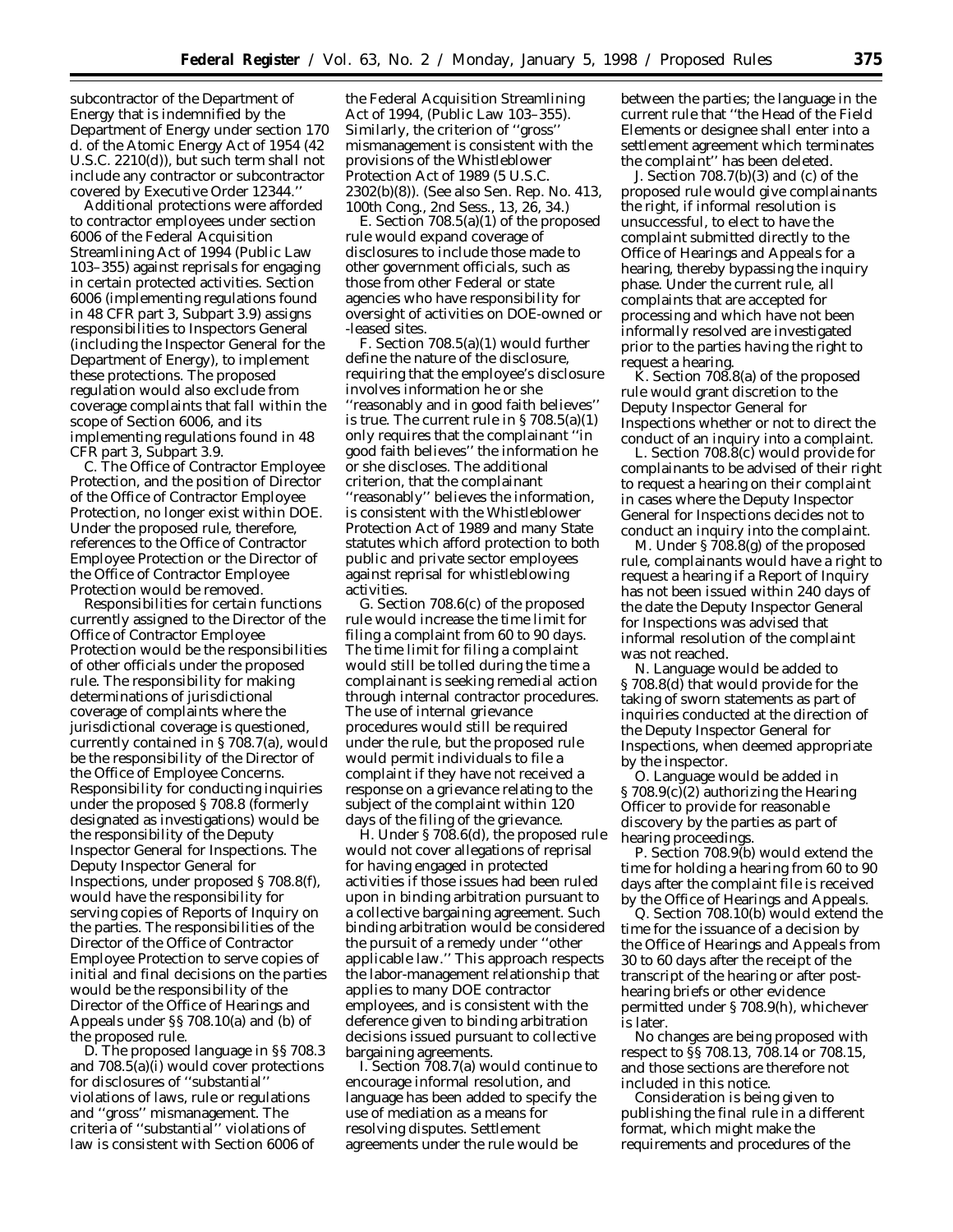program more easily understood by users of the program. One possible alternative is to use a question and answer format. An example of this format might be as follows:

### **Which Contractor Employees Are Covered?**

This part applies to any contractor employee if the employee works for a contractor responsible for the conduct of DOE programs or the operation of DOEowned or leased facilities, regardless of the employee's work location.

## **III. Summary of Public Comments Received Pursuant to the October 25, 1996, Notice of Inquiry**

Substantive comments were received from 28 individuals or organizations in response to the Department of Energy's Notice of Inquiry, published in the **Federal Register** on October 25, 1996. For purposes of summarizing the comments, references made to the Office of Contractor Employee Protection (OCEP) by the commenters have been retained, even though that office was abolished and its functions were absorbed into existing Office of Inspector General functions as of October 1, 1996.

## *Comments 1–11*

One commenter, a public interest group that represents whistleblowers, submitted eleven comments regarding possible modifications to the contractor employee protection program. Twentyfour other commenters specifically endorsed four of these recommendations (comments 1, 3, 5 and 9 below). The rationales for the comments of these 24 other commenters parallel those contained in the comments submitted by the public interest organization. The eleven comments submitted by the public interest organization were:

*Comment 1:* Reconstitute the Office of Contractor Employee Protection under the newly created Office of Employee Concerns, and have it ensure ''independent investigations; performed in a timely manner; supported by a verifiable report of investigation, with supporting evidence in the way of relevant records and sworn statements attached;'' and ''aggressively pursue its mandate to attempt to mediate and resolve concerns at an early stage.''

*Response:* Since the Office of Contractor Employee Protection became a part of the Office of Inspector General on October 1, 1996, the Office of Inspector General has provided a significant amount of training to its inspection staff on the review of complaints under the DOE Contractor Employee Protection Program. The proposed revisions to the regulations

institutionalize the responsibility for conducting inquiries (formerly referred to as investigations) under the Deputy Inspector General for Inspections. The Department believes the continuation of this responsibility in the Office of Inspector General will meet the needs of the parties to a complaint in an effective and efficient manner. This includes the specific goals cited by the commenter, i.e., the availability of independent, timely investigations, with reports of investigation containing supporting evidence.

Attempts at informal resolution remain a crucial aspect of the rule. DOE is proposing amendments to section 708.7(a) to further encourage the use of various Alternative Dispute Resolution mechanisms, primarily mediation.

*Comment 2:* Expand the coverage of the OCEP to include DOE employees, not just contractor employees, change the definition of a protected disclosure to include reports to any governmental agency, not just to Congress or the DOE, clarify the protections under Part 708 to be extended to employees of contractors performing work at or related to DOEowned or leased facilities, and clarify that the ''disclosure of a 'substantial and specific danger to employee or public health and safety' includes current dangers as well as dangers arising in the future as a result of action or inaction at DOE sites.''

*Response:* The Department does not believe that it is either necessary or appropriate to duplicate protections of Federal employees beyond those specifically provided to Federal employees by the Whistleblower Protection Act of 1989, implemented by the Merit Systems Protection Board and the Office of Special Counsel.

The coverage of the scope of disclosures would be modified in section 708.5(a) to include disclosures to other governmental officials who have responsibility for the oversight of activities at DOE sites.

The scope of the rule would be modified to cover employees engaged in work related to activities on DOE-owned or -leased sites, and would not require that the employee or the contractor actually be located at the DOE site. The tests for employee coverage would be the nature of the work being performed and the substance of the disclosure.

With respect to the issue of the required specificity of disclosures related to the environment, safety or health, the proposed rule would retain the current language. The language is consistent with the provisions of the whistleblower protections available to Federal employees. The Senate Report accompanying the Civil Service Reform

Act of 1978 explained that general criticisms or complaints, or those of a non-substantial nature, were not intended to be covered. The Report stated that ''the Committee intends that only disclosures of public health and safety dangers which are both *substantial* and *specific* are to be protected. Thus, for example, general criticism by an employee of the Environmental Protection Agency that the Agency is not doing enough to protect the environment would not be protected under this subsection.'' ( S. Rep. No 969, 95th Cong., 2nd Sess. 21 (1978) *reprinted* in 1978 U.S. Code Cong. & Ad. News 2730.)

*Comment 3:* Guarantee employees a right to a timely investigation, and provide employees the right to request a full hearing if a report has not been issued on a complaint within 180 days of its having been filed.

*Response:* One of the primary goals of the proposed rule is to streamline the process in order to provide a timely review of complaints. A proposed provision would permit a complainant to request a hearing if a report of inquiry has not been issued within 240 days of the complaint being referred to the Deputy Inspector General for Inspections. While this time frame is slightly longer than recommended by the commenter, the Department believes it provides a more realistic time frame for the issuance of a report of inquiry. In addition, complainants would have the option under the proposed rule to elect to bypass the inquiry phase and go directly to a hearing if informal resolution is unsuccessful.

*Comment 4:* Require DOE investigators to take sworn testimony from all witnesses interviewed, or, in the alternative, produce an affidavit from the investigator certifying that the notes reflect the substance of the witness interview.

*Response:* The Department believes that inspectors of the Office of Inspector General must retain the discretion to determine when sworn statements will be taken. Language has been added to the rule specifying that sworn statements may be part of the record of inspection when deemed appropriate.

*Comment 5:* Guarantee the right of employees to engage in reasonable discovery at the hearing stage, including the right for parties at the hearing stage to obtain documentary and other physical evidence through interrogatories and requests for production, to take depositions of necessary witnesses, enter and examine premises of contractors where necessary and relevant, and the right to obtain continuances in order to engage in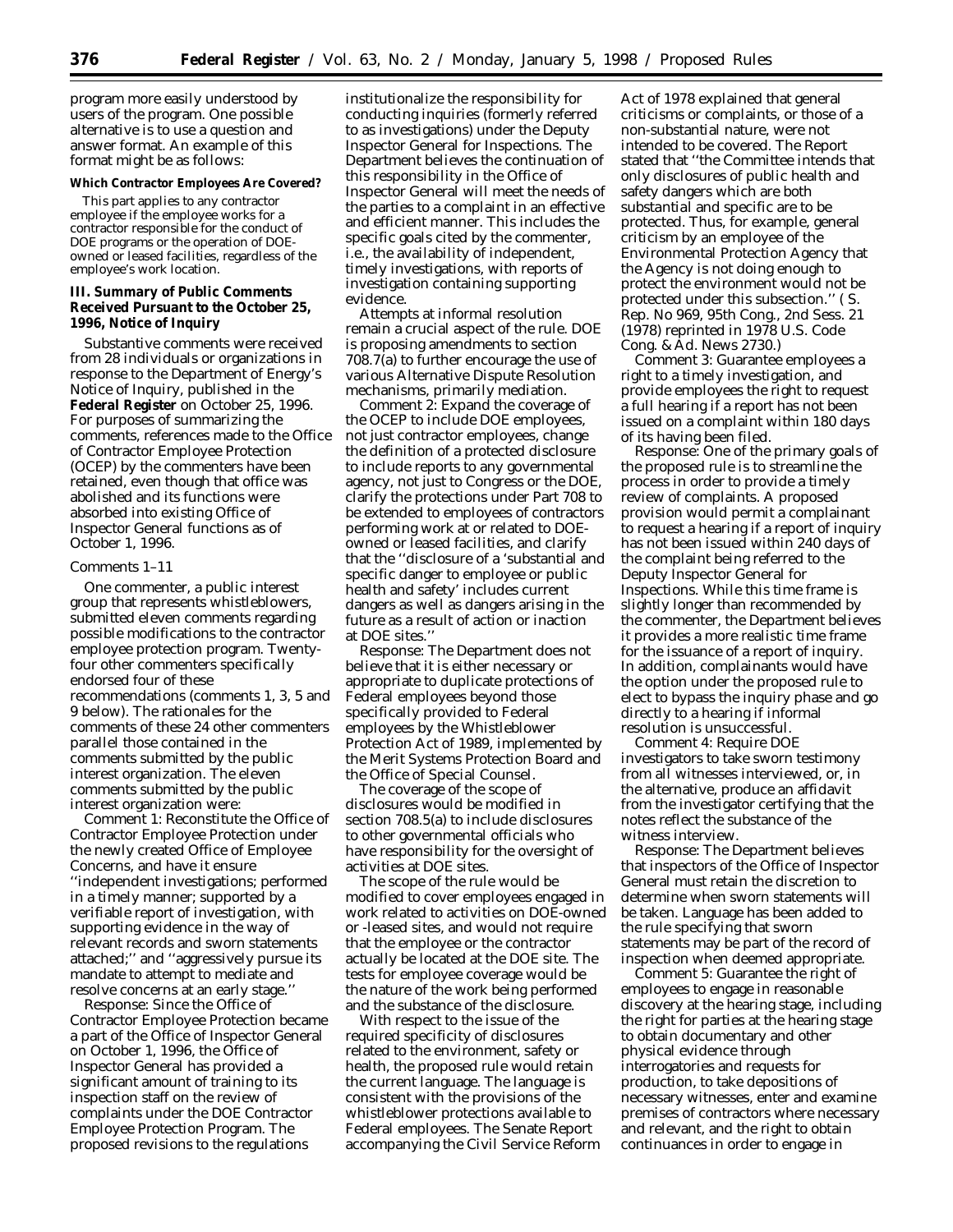reasonable discovery. The commenter noted that discovery is permitted under whistleblower hearings before Department of Labor Administrative Law Judges, reflected in 29 CFR 18.13 through 18.24.

*Response:* Discovery has been available as part of the hearing process before the Office of Hearings and Appeals, and additional, clarifying language has been added to the rule recognizing the availability of discovery at the hearing stage.

*Comment 6:* Require that DOE Office of Hearings and Appeals Hearing Officers have a Juris Doctorate from an accredited law school and/or relevant and significant amounts of legal training in order to protect the procedural and substantive due process rights of the parties.

*Response:* The Department believes that the part 708 hearing process must be conducted with professionalism, the highest integrity and demonstrated competence. The expressed concern that hearing officers are not now required to possess law degrees might be a valid concern if evidence indicated that an unfair, inadequate or unprofessional adjudications have occurred as a consequence of this fact. This has not been the case. In addition, there is no such positive educational requirement for Federal employees serving in the capacity of Hearing Officer.

*Comment 7:* Abolish the requirement that employees first exhaust available corporate grievance processes or certify the futility of doing so. This is an unnecessary, and usually fruitless and often counterproductive step that facilitates coverups.

*Response:* The Department continues to believe that allegations of whistleblower reprisal should be resolved at the lowest possible levels, and that this includes seeking remedies through procedures made available by contractors to its employees. The current and proposed rules require the use of internal procedures first, but provide for bypassing such procedures if they are, as the commenter argues, futile. The Department believes that the complainant who does not wish to utilize available internal procedures must establish that available procedures are not operated in good faith. The proposed rule would, however, allow an employee to file a complaint under the rule where internal grievance procedures exist, but where the employee has not received a final decision on the grievance within 120 days of having filed the grievance with the contractor.

*Comment 8:* Expand the period for filing a complaint from the present 60day requirement to 180 days, with a provision that if the contractor has failed to adequately notify employees of provisions of part 708, the limitation period would be waived. The commenter cited Congress' extension of the period for filing whistleblower complaints under the Energy Reorganization Act to 180 days (42 U.S.C. 2000e-5(e)(1)).

*Response:* The time for filing would be increased from 60 to 90 days under the proposed rule. Because the rule tolls the period for filing while a complainant seeks remedial action through internal contractor procedures, the time frame for filing in essence would extend the 90-day filing requirement. In addition, since the implementation of the Contractor Employee Protection Program in April 1992, the 60-day filing requirement has not been applied where good cause was shown for extending the filing deadline.

*Comment 9:* Include, in the definition of discrimination, the abuse of the security clearance process against an employee who falls within the category of a protected employee under the rule, and permit the investigation of personnel security abuses to be investigated and remedied under part 708.

*Response:* Allegations that the security clearance procedure has been abused may be raised in the regulatory process, found in 10 CFR Part 710, provided to employees for challenging adverse security determinations. There is no need to duplicate that process under this rule, especially since remedial action under this rule cannot include determinations that an adverse security clearance determination should be changed. In addition, personnel security actions are taken by DOE officials, not contractor management, and neither the current nor this proposed rule includes the review of actions taken by DOE officials.

*Comment 10:* Specify that the rule is additive, rather than substitutive or a precondition for the exercise of other rights and remedies.

*Response:* The current rule was intended to provide whistleblower protection for contractor employees who lacked standing to raise allegations of reprisal under statute, specifically, Department of Labor procedures. The current rule excludes from coverage employees who have the ability to raise allegations of whistleblower reprisal to the Department of Labor. The proposed rule would continue that policy, and also exclude from coverage complaints that fall within the statutory jurisdiction of the Office of Inspector General under section 6006 of the Federal Acquisition

Streamlining Act of 1994. The Department believes that it should not duplicate remedies available to contractor employees under statute.

*Comment 11:* Expand available remedies to allow for the award of compensatory damages, including damages for mental anguish, pain and suffering, and emotional distress resulting from an contractor's wrongful actions.

*Response:* The current rule provides make whole remedies, primarily in the area of unwarranted personnel actions, and to prevent the continuation of discrimination against employees in reprisal for their having engaged in protected activities. DOE presently is unaware of substantial policy reasons or other justifications for revising and expanding the remedies available under part 708. The proposed rule would therefore continue the make whole damages available under the rule.

Recommendations received from other commenters were:

*Comment:* A commenter recommended that complainants should be required to document their certifications that internal procedures have been exhausted or that such procedures are nonexistent, ineffectual or expose the employee to reprisal.

*Response:* This comment has been addressed in response to Comment 7 above.

*Comment:* A commenter recommended that final orders on whistleblower complaints should be subject to judicial review, either under a provision of the Wunderlich Act found at 41 U.S.C. 321, due to the contractual basis for part 708, or under the Administrative Procedure Act provisions found at 5 U.S.C. 701–706, if part 708 was promulgated under statute, i.e., the Atomic Energy Act.

*Response:* The Department believes that the determination as to the availability of judicial review for complaints processed under this rule is a subject for courts to rule upon, and therefore the rule is silent on the issue.

*Comment:* A commenter recommended that DOE streamline the intake process by assigning an individual to determine whether the claimant has stated a prima facie case.

*Response:* Initial determinations of jurisdiction, including the establishment of a prima facie case, is a basic part of the processing of complaints. This function, under the proposed rule, would rest initially with the Director of the Office of Employee Concerns, the Heads of Field Elements, or their designees, with complainants having the right to seek a review of adverse jurisdictional determinations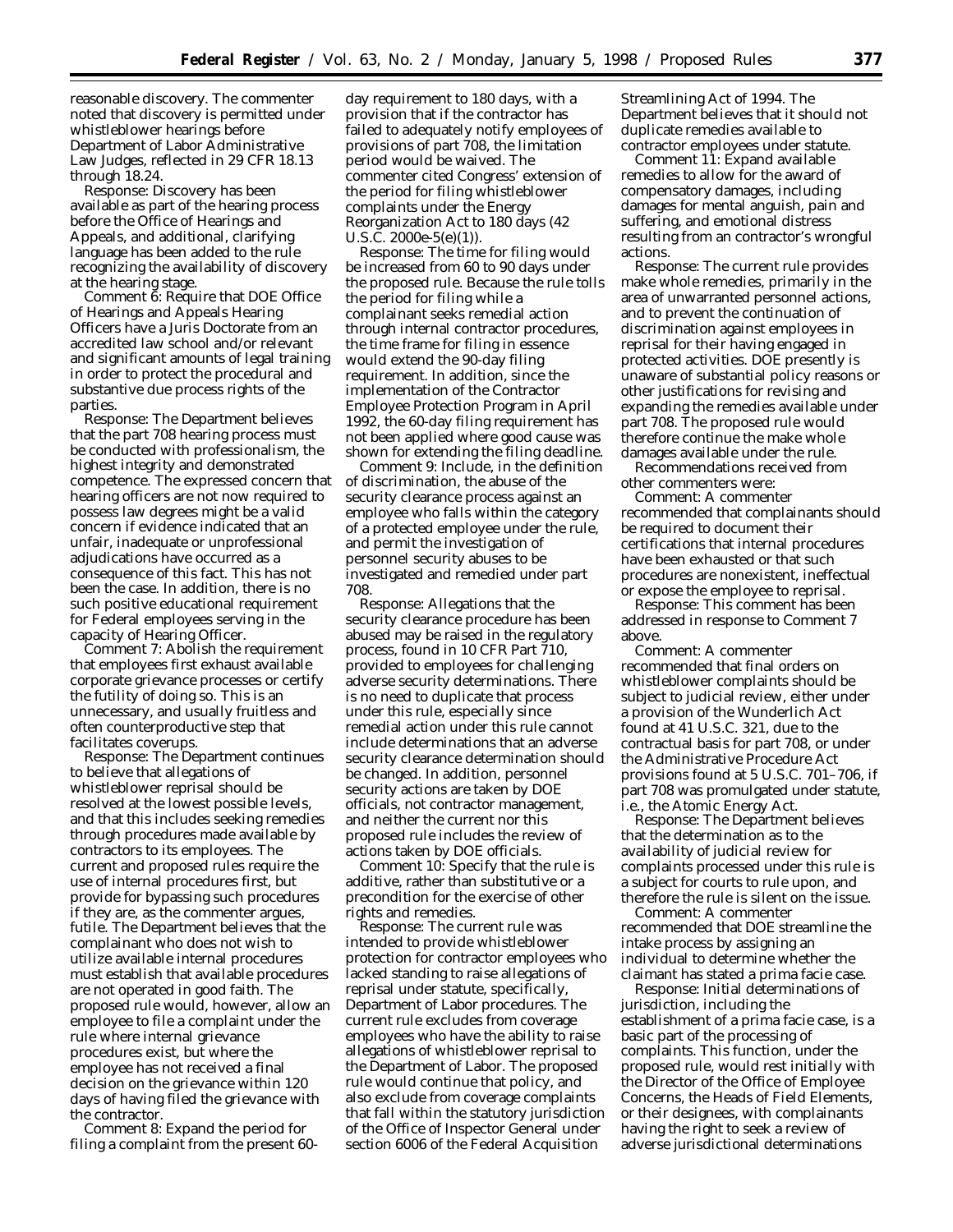from the Secretary or designee. The assignment of particular individuals or staffing levels to this function would not be appropriate under the rule.

*Comment:* A commenter recommended that bargaining unit employees be required to make use of grievance provisions, including binding arbitration. Where there is a finding for the employee, or the employee does not believe he or she has not been made whole, the employee should be able to file with DOE; if the ruling is in favor of the company, the employee should not be permitted to file a complaint with DOE.

*Response:* The proposed rule would continue the policy that the use of negotiated grievance procedures is required as an available internal grievance process. The proposed rule would also provide that determinations under binding arbitration, pursuant to a bargaining unit agreement, will be considered dispositive of the issues under appropriate statute, to the extent the arbitration included the allegation that an action was taken against the employee in reprisal for activities protected under this rule.

*Comment:* A commenter recommended that a contractor be allowed 30 days to respond to a complaint, or an extension of 30 days upon request of both parties. Following that period, investigations should be completed within 60 days and a preliminary decision issued.

*Response:* The proposed rule would continue to provide a 30-day period during which the parties are encouraged to seek informal resolution of the issues presented in a complaint. The rule would not preclude these efforts from extending beyond the 30-day period, and extensions can be sought for these efforts where it appears progress on resolution is possible. The proposed rule would eliminate some of the timeframes for processing specified in the original rule because they created unrealistic expectations, and therefore a 60-day time frame for the completion of inquiries is not included in the proposed rule.

*Comment:* A commenter recommended that settlements should not be encouraged immediately, but should be addressed after a preliminary decision has been issued.

*Response:* Experience had shown that complaints are often settled successfully when the parties engage in informal resolution, especially mediation, early in the process. The President has also directed the use of alternative dispute resolution when appropriate in Executive Order 12988. Mediation provides an excellent means for the

parties to address the issues raised and their interests. Where cases are not resolved early in the process, further attempts at resolution are always available, including after the issuance of an initial decision.

*Comment:* A commenter recommended that from the time a complaint is filed until there is a preliminary decision, complainants or their representatives should not be permitted to have access to OCEP or other DOE offices without advance notice to the other party, and an opportunity for the opposing counsel to participate and rebut either in person or by telephone conference allegations raised by a complainant. The commenter also stated that remedies should be reinstatement for wrongful discharge; back pay for the discharged employee to the date of reinstatement or the offer of reinstatement; or transfer preference. It was also recommended that there be a \$10,000 cap on complainant attorney fees and that no front end or extended benefits should be permitted as remedies.

*Response:* It is often necessary to follow-up with complainants in order to clarify the issues presented to make jurisdictional determination, or to determine appropriate parties who need to be contacted in order to pursue informal resolution. The Department believes these initial contacts are necessary for the effective implementation of the rule, but recognizes that they must be carried out in a manner that does not unfairly prejudice either party.

The remedies in the rule are intended to be make whole remedies, and the Department therefore is not proposing to set arbitrary limits on possible remedies.

*Comment:* A commenter recommended that if DOE will be disallowing costs to contractors found to have violated the rule, complainants who lose should be required to reimburse the contractor or DOE.

*Response:* The rule has been established to provide a mechanism for employees who believed they have been subjected to wrongful discriminatory acts to obtain appropriate remedies. The Department believes the adoption of the recommendation would discourage employees from coming forward with allegations of wrongdoing, and therefore has not included it in the proposed rule.

*Comment:* A commenter recommended that regulatory revisions to the Contractor Employee Protection Program should become fully effective on publication, and not be dependent on the inclusion of the rule in contractual agreements.

*Response:* The Department believes that the provisions of the proposed rule would not create an undue burden on DOE contractors whose contracts include a clause requiring compliance with Part 708. The proposed rule would therefore not require renegotiation of the contract clause in order to become effective with respect to contractors currently subject to the rule.

*Comment:* A commenter recommended that DOE make the punishment of the contractors severe by permitting compensatory damages and require action against managers found to have discriminated against whistleblowers.

*Response:* The comment regarding compensatory damages has been addressed in response to Comment 11 above. The focus of the rule is corrective, and not punitive. With respect to requiring action against management officials, as noted in the comments that accompanied the publication of the current rule, the Department believes it is within the contractor's managerial responsibility and discretion to address matters associated with employees found to have participated in discriminatory conduct. The proposed rule therefore does not contain provisions for the Department to require disciplinary action against contractor employees.

*Comment:* A commenter recommended that employees should be kept informed as to the status of their cases.

*Response:* The recommendation of the commenter is an operational suggestion that does not rise to the level of an issue that needs to be included in the rule, but is a suggestion that will be fully considered by the various offices responsible for the implementation of the rule.

*Comment:* A commenter recommended that time frames contained in Part 708 should be followed.

*Response:* The original rule contained time frames for complaint processing that were not realistic, and therefore led to dissatisfaction with the process. One primary goal of the proposed rule is to streamline, and therefore speed up, the complaint process. The proposed rule therefore has more realistic time frames, and in some cases, processing time frames have been removed where they cannot be estimated.

*Comment:* A commenter recommended that attorneys should be assigned to assist whistleblowers whose cases go to the Office of Hearings and Appeals for a hearing due to the limited funds available to whistleblowers. Another commenter recommended that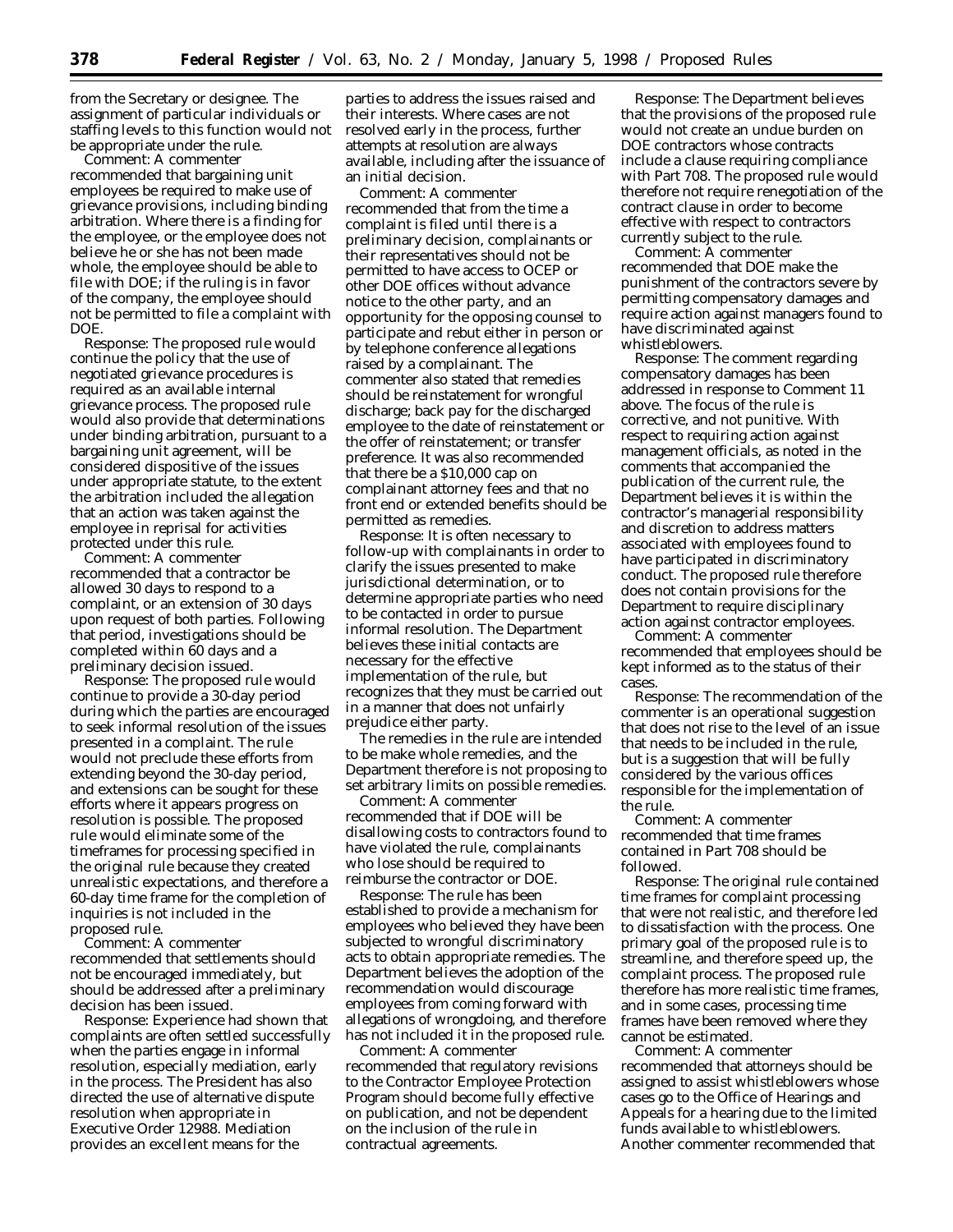OCEP receive additional staffing and resources in order to improve the timeliness of whistleblower complaint processing.

*Response:* The Department may not assist whistleblowers in processing their cases since this would constitute providing Government attorneys to private citizens. It would also be impermissible with respect to the requirement that the Department remain neutral in these matters. The staffing requirements within the Department are dependent on a number of factors, and it is neither possible nor appropriate to reflect staffing decisions as part of the rule.

*Comment:* A commenter recommended that outcomes of investigations under Part 708 should be made public similar to the publication of Office of Hearing and Appeals decisions on the World Wide Web.

*Response:* The processing of complaints under this rule almost always involves highly personal information about the complainant and other individuals, including witnesses and co-workers. As a result, consideration must be given to the protection of personal privacy of individuals involved in the complaints. This comment is not being adopted, but comments on this issue may be submitted under this Notice of Proposed Rulemaking.

*Comment:* A commenter recommended that contractors should be required to adhere to agreements made in settlement of whistleblower complaints.

*Response:* Under the proposed rule, settlement agreements, as well as their enforcement, would be between the parties. The language in the current rule that ''the Head of the Field Elements or designee shall enter into a settlement agreement which terminates the complaint'' has been deleted.

*Comment:* A commenter recommended that DOE cease paying litigation costs to contractors in whistleblower cases.

*Response:* This issue has been considered by the Department and is the subject of a separate Notice of Proposed Rulemaking.

*Comment:* A commenter recommended that any disclosure of official or incidental misconduct anywhere in the course of DOE contractor business by any person should be protected under Part 708, including disclosures of business or scientific fraud, waste of government resources, abuse or misuse of staff or resources, and false claims in the course of program proposals.

*Response:* The coverage of protected disclosures in the proposed rule is consistent with those found in almost all whistleblower protection statutes, including the Whistleblower Protection Act of 1989, as amended, which provides protections for Federal employee whistleblowers. In Senate Report No. 413, 100th Congress, 2nd Session, page 12, it was stated that

While the Committee is concerned about improving the protection of whistleblowers, it is also concerned about the exhaustive administrative and judicial remedies . . . that could be used by employees who have made disclosures of trivial matters. CSRA [Civil Service Reform Act of 1978] specifically established a de minimus standard for disclosures affecting the waste of funds by defining such disclosures as protected only if they involved ''a gross waste of funds.'' Under S.508, the Committee establishes a similar de minimus standard for disclosures of mismanagement only if they involve ''gross mismanagement.''

*Comment:* A commenter recommended that whistleblowers should be granted protection against reprisal after bringing charges of reprisal under part 708, and investigations should be reopened, regardless of initial findings, if a negative personnel action is taken against an employee who had filed a complaint under part 708.

*Response:* Both the current and proposed rule would protect employees from discriminatory acts, including retaliation for having previously filed a complaint.

*Comment:* A commenter recommended that complainants be required only to show that retaliatory consequences followed a protected disclosure, and not be required to prove, by a preponderance of the evidence, a linkage between the disclosure and the negative action.

*Response:* Whistleblower protection programs consistently require a *prima facie* showing by a complainant that his or her protected activity was a consideration in the alleged discriminatory act taken against them. This usually consists of proving, by a preponderance of the evidence, that the complainant had engaged in a protected activity; that they were subjected to a discriminatory act; that the person taking the discriminatory act was aware of the protected activity; and that from the circumstances, a reasonable inference can be drawn that the protected activity was a consideration in taking the alleged discriminatory act. Once a *prima facie* case is established, the contractor must provide by a more difficult burden of proof, i.e., clear and convincing evidence, that it would have taken the same action absent the

protected activity. The proposed rule would not change the burdens of proof currently applicable to the parties.

*Comment:* A commenter recommended that in order to avoid the need for employees to ''blow the whistle,'' a procedure could be followed that provides a ''due process'' for resolving ethical conflict and dissent. The procedure, which was to be submitted, was published in the Professional Ethics Report of the American Association for the Advancement of Science and in the Ethics Update by the National Institute of Engineering Ethics.

*Response:* In some situations, differences of professional opinion may not in fact constitute disclosures protected under the rule, but are issues that require consideration and resolution between employees and contractors. The availability of these and similar procedures aimed at resolving differences of professional opinions are encouraged by the Department both to deal with important issues that are raised and as a means for informally resolving differences.

### **IV. Public Comments**

# *A. Consideration and Availability of Comments*

Interested persons are invited to participate by submitting data, views, or arguments with respect to the proposed modifications to the provisions of the DOE Contractor Employee Protection Program, 10 CFR Part 708, set forth in this notice. Three copies of written comments should be submitted to the address indicated in the **ADDRESSES** section of this notice. All written comments received by the date indicated in the **DATES** section of this notice and all other relevant information in the record will be carefully assessed and fully considered prior to publication of the final rule. All comments received will be available for public inspection in the DOE Reading Room, Room 1E–190, Forrestal Building, 1000 Independence Avenue, SW, Washington, DC 20585, between the hours of 9 am and 4 pm, Monday through Friday, except Federal holidays. Any information considered to be confidential must be so identified and submitted in writing, one copy only. DOE reserves the right to determine the confidential status of the information and to treat it according to our determination (See 10 CFR 1004.11).

### *B. Public Hearing Determination*

The Department has concluded that this proposed rule does not involve a substantial issue of fact or law and that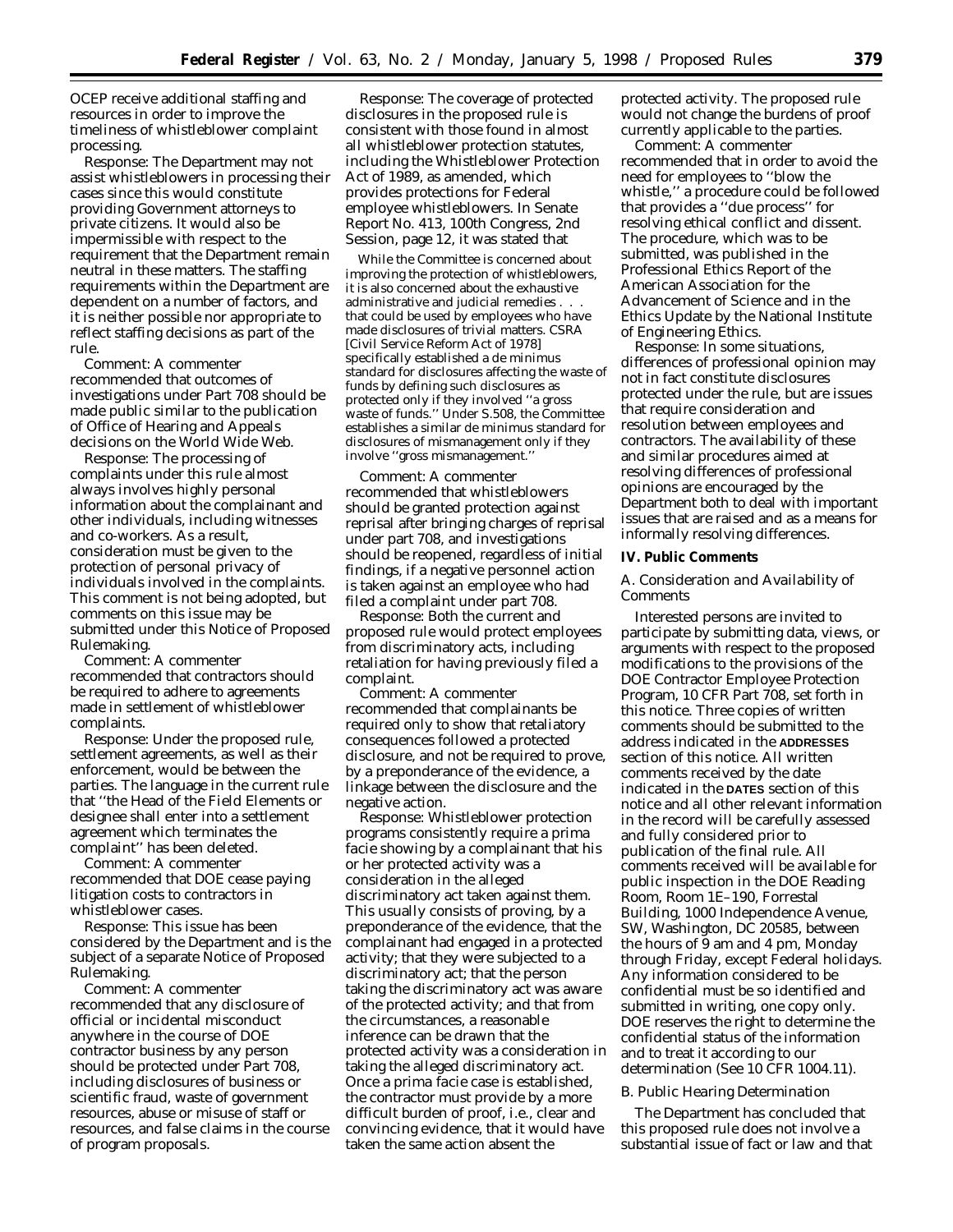the proposed rule should not have a substantial impact on the nation's economy or a large number of individuals or businesses. Therefore, pursuant to Public Law 95–91, the DOE Organization Act, and the Administrative Procedure Act (5 U.S.C. 553), the Department does not plan to hold a public hearing on the proposed rule. However, should a sufficient number of people request a public hearing, the Department will reconsider its determination.

# **V. Procedural Requirements**

### *A. Review Under Executive Order 12866*

Today's regulatory action has been determined not to be ''a significant regulatory action'' under Executive Order 12866, ''Regulatory Planning and Review,'' (58 FR 51735, October 4, 1993). Accordingly, this action was not subject to review under that Executive Order by the Office of Information and Regulatory Affairs of the Office of Management and Budget (OMB).

### *B. Review Under Executive Order 12988*

With respect to the review of existing regulations and the promulgation of new regulations, section 3(a) of Executive Order 12988, ''Civil Justice Reform,'' (61 FR 4729, February 7, 1996), imposes on Federal agencies the general duty to adhere to the following requirements: (1) Eliminate drafting errors and ambiguity; (2) write regulations to minimize litigation; and (3) provide a clear legal standard for affected conduct rather than a general standard and promote simplification and burden reduction. With regard to the review required by section 3(a), section 3(b) of Executive Order 12988 specifically requires that Executive agencies make every reasonable effort to ensure that the regulation: (1) Clearly specifies the preemptive effect, if any; (2) clearly specifies any effect on existing Federal law or regulation; (3) provides a clear legal standard for affected conduct while promoting simplification and burden reduction; (4) specifies the retroactive effect, if any; (5) adequately defines key terms; and (6) addresses other important issues affecting clarity and general draftsmanship under any guidelines issued by the Attorney General. Section 3(c) of Executive Order 12988 requires Executive agencies to review regulations in light of applicable standards in section 3(a) and section 3(b) to determine whether they are met or it is unreasonable to meet one or more of them. DOE has completed the required review and determined that, to the extent permitted by law, the proposed

regulations meet the relevant standards of Executive Order 12988.

## *C. Review Under the Regulatory Flexibility Act*

This proposed rule has been reviewed under the Regulatory Flexibility Act of 1980, Public Law 96–354, that requires preparation of an initial regulatory flexibility analysis for any rule that is likely to have a significant economic impact on substantial numbers of small entities. The contracts and employees to which this rulemaking would apply are for the most part covered by the current DOE Contractor Employee Protection Program, which prohibits discrimination against employees who engage in protected activities relating to the disclosure of certain types of information or for refusing to engage in unsafe or illegal practices. Many of the proposed changes are procedural in nature aimed at streamlining the process, and the nature of available remedies has not changed. The emphasis on the use of early resolution through Alternative Dispute Resolution, primarily mediation, may in fact lessen adverse economic impacts.

Similarly, the expected shortening of the overall processing time of complaints may well result in remedies to be less than under the current rule where violations are found. Accordingly, DOE certifies that this proposed rule, if adopted, would not have a significant economic impact on a substantial number of small entities, and, therefore, no regulatory flexibility analysis has been prepared.

## *D. Review Under the Paperwork Reduction Act*

No additional information or record keeping requirements are proposed to be imposed by this rulemaking. Accordingly, no OMB clearance is required under the Paperwork Reduction Act of 1980 (44 U.S.C. 3501 *et seq.*).

## *E. Review Under the National Environmental Policy Act*

DOE has concluded that promulgation of this proposed rule falls into a class of actions which would not individually or cumulatively have significant impact on the human environment, as determined by DOE's regulations (10 CFR part 1021, Subpart D) implementing the National Environmental Policy Act (NEPA) of 1969 (42 U.S.C. 4321 *et seq.*). Specifically, this proposed rule is an employee-relations mechanism and deals only with administrative procedures regarding reprisal protection for employees of DOE contractors and subcontractors. Accordingly, DOE has

determined that this is not a major Federal action with significant impact on the quality of the human environment and, therefore, the preparation of neither an environmental assessment nor an environmental impact statement is required.

## *F. Review Under Executive Order 12612*

Executive Order 12612 (52 FR 41685, October 30, 1987), requires that regulations, rules, legislation, and any other policy actions be reviewed for any substantial direct effects on States, on the relationship between the Federal government and the States, or in the distribution of power and responsibilities among the various levels of Government. If there are sufficient substantial direct effects, then the Executive Order requires the preparation of a federalism assessment to be used in all decisions involved in promulgating and implementing a policy action. This proposed rule, when finalized, would only affect employeecontractor relations with respect to the operation of the DOE Contractor Employee Protection Program. States which contract with DOE will be subject to this rule. However, DOE has determined that this rule will not have a substantial direct impact on the institutional interests or traditional functions of the States.

## **List of Subjects in 10 CFR Part 708**

Administrative Practice and Procedure, Energy, Fraud, Government contracts, Health and safety, Whistleblowing.

Issued in Washington, on December 22, 1997.

## **Federico Pen˜ a,**

## *Secretary of Energy.*

For the reasons set forth in the preamble, Chapter III of title 10 of the Code of Federal Regulations is proposed to be amended as set forth below:

# **PART 708—DOE CONTRACTOR EMPLOYEE PROTECTION PROGRAM**

1. The authority citation for part 708 is revised to read as follows:

**Authority:** 42 U.S.C. 2201(b), 2201(c), 2201(i), and 2201(p); 42 U.S.C. 5814 and 5815; 42 U.S.C. 7251, 7254 7255, and 7256; and 5 U.S.C. Appendix 3.

## **Subpart A—General Provisions**

2. Section 708.1, Purpose, is revised to read as follows:

# **§ 708.1 Purpose.**

This part establishes procedures for timely and effective processing of complaints by employees of contractors performing work on behalf of the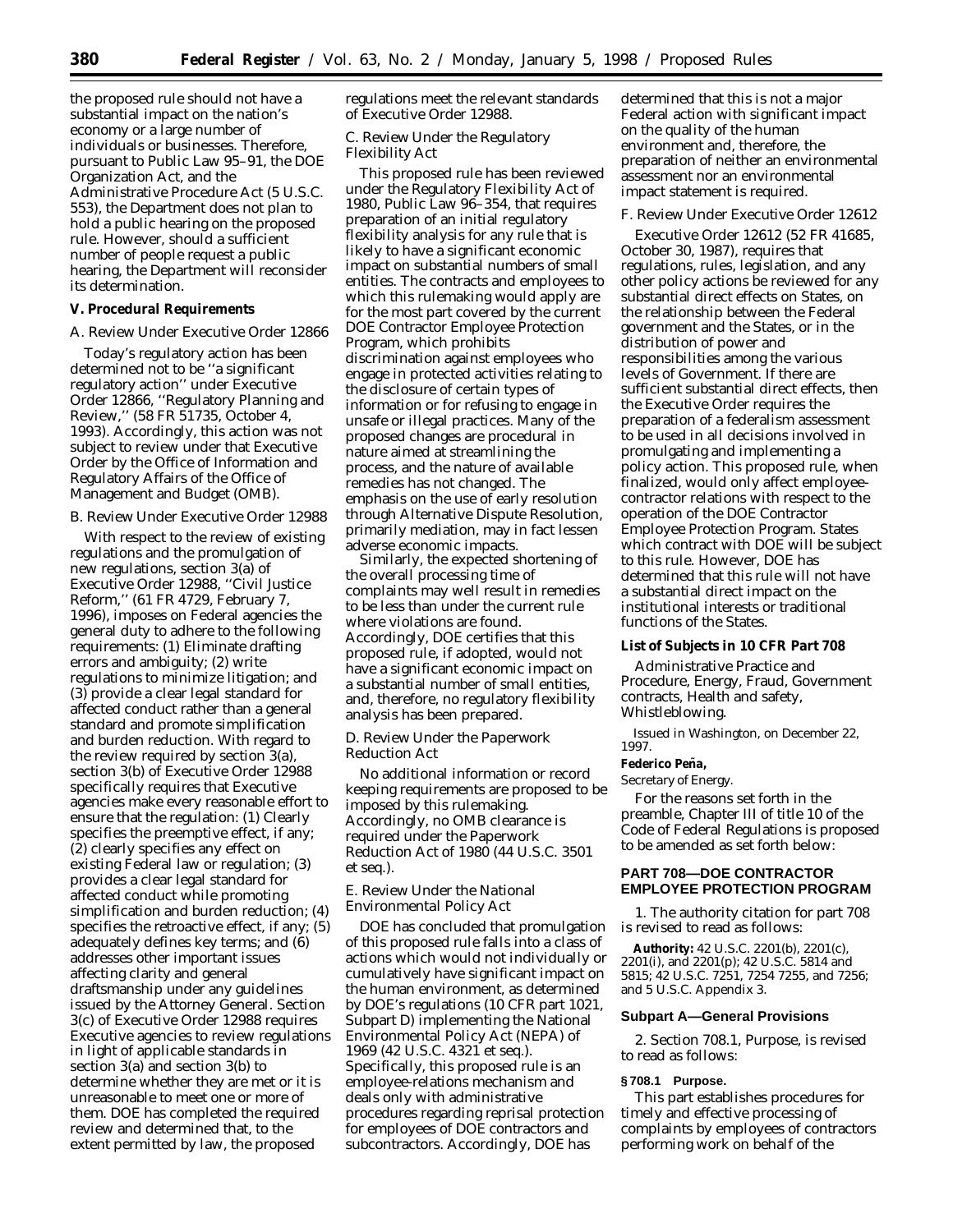Department of Energy (DOE), concerning alleged discriminatory actions taken by their employers in retaliation for the disclosure of information involving danger to health and safety, gross mismanagement, and other matters as provided in § 708.5(a), for the participation in proceedings before Congress or pursuant to this part, or for the refusal to engage in illegal or dangerous activities.

3. Section 708.2, Scope, is revised to read as follows:

### **§ 708.2 Scope.**

(a) This part is applicable to complaints of reprisal filed after [the effective date of the final rule] that stem from disclosures, participations, or refusals involving health and safety matters, if the underlying procurement contract described in § 708.4 contains a clause requiring compliance with all applicable safety and health regulations and requirements of 48 CFR (DEAR) 970.5204–2. For all other complaints, this part is applicable to acts of reprisal when, after [the effective date of the final rule], a clause requiring compliance with this part is included in the underlying procurement contract.

(b) This part is applicable to employees of contractors performing work on behalf of DOE, directly related to activities at DOE-owned or -leased sites, unless the procedures contained in 29 CFR part 24, ''Procedures for the Handling of Discrimination Complaints under Federal Employee Protection Statutes,'' or 48 CFR part 3, ''Federal Acquisition Regulation; Whistleblower Protection for Contractor Employees (Ethics),'' are applicable. The procedures of this part do not apply to complaints of reprisal stemming from, or relating to, discrimination by contractors on a basis such as race, color, religion, sex, age, national origin, or other similar basis not specifically discussed in this part. The protections afforded by this part are not applicable to any employee who, acting without direction from his or her employer, deliberately causes, or knowingly participates in the commission of, any misconduct set forth in § 708.5 that is the subject of the disclosure.

(c) For complaints not covered by § 708.5(a), the Director, for good cause shown, may accept a complaint for processing under this part. However, in no event will coverage under this part be extended to employees of contractors over whom DOE does not exercise enforcement authority with respect to the requirements of this part. A determination by the Director not to accept a complaint pursuant to this

section may be appealed to the Secretary.

4. Section 708.3, Policy, is revised to read as follows:

#### **§ 708.3 Policy.**

(a) It is the policy of DOE that employees of contractors performing work on behalf of DOE related to activities at DOE-owned or -leased sites should be able to:

(1) Provide information to DOE, to Congress, to other governmental officials who have responsibility for the oversight of the conduct of operations at DOE sites, or to their contractors, concerning substantial violations of law, danger to health and safety, or matters involving gross mismanagement, gross waste of funds, or abuse of authority;

(2) Participate in proceedings conducted before Congress or pursuant to this part; and

(3) Refuse to engage in illegal or dangerous activities, without fear of contractor reprisal.

(b) Contractor employees who believe they have been subject to such reprisal may submit their complaints to DOE for review and appropriate administrative remedy as provided in §§ 708.6 through 708.11 of this part.

5. Section 708.4, Definitions, is amended by revising the definitions for *Contractor, Director, Employee or employees, and Head of field element;* by revising the definition heading *Discrimination or discriminatory acts* to read *Discriminatory acts* and revising the definition; by removing the definition for *Work performed on site;* and by adding definitions for *Deputy Inspector General for Inspections,* and *Secretary,* in alphabetical order to read as follows:

#### **§ 708.4 Definitions.**

\* \* \* \* \* *Contractor* means a seller of goods or services who is a party to a procurement contract as follows:

(1) A Management and Operating Contract or other types of contracts with DOE involving responsibility for the conduct of DOE programs or the operation of DOE-owned or -leased facilities, or

(2) Subcontracts under paragraph (1) of this definition; but this part shall apply to such subcontracts only with respect to work involving responsibility for the conduct of DOE programs or the operation of DOE-owned or -leased facilities.

\* \* \* \* \* *Deputy Inspector General for Inspections* means, unless otherwise indicated, the Deputy Inspector General for Inspections, Office of Inspector

General, or any official to whom the Inspector General delegates the functions of the Deputy Inspector General for Inspection under this part.

*Director,* unless otherwise specified, means the Director of the Office of Employee Concerns, or any official to whom the Director of the Office of Employee Concerns delegates his or her functions under this part.

*Discriminatory act(s)* means action(s) taken by a contractor with respect to employment, e.g., discharge, demotion, or other actions with respect to the employee's compensation, terms, conditions or privileges of employment, or intimidation, threats, restraining, coercing or other similar negative action taken against a contractor employee by a contractor, as a result of the employee's disclosure of information, participation in proceedings, or refusal to engage in illegal or dangerous activities, as set forth in § 708.5(a) of this part.

*Employee* or *employees* mean(s) any person(s) employed by a contractor having responsibility for the conduct of DOE programs or the operation of DOEowned or -leased facilities, and any person(s) previously employed by a contractor if such prior employee's complaint alleges that employment was terminated in violation of § 708.5. \* \* \* \* \*

*Head of Field Element* means an individual who is the manager or head of a DOE operations office or field office or any official to whom the Head of the Field Element delegates his or her functions under this part. \* \* \* \* \*

*Secretary* means the Secretary of Energy or any official to whom the Secretary delegates his or her functions under this part.

#### **Subpart B—Procedures**

6. In § 708.5, Prohibition against reprisals, paragraphs (a) introductory text,  $(a)(1)$  and  $(a)(3)(iii)$  are revised to read as follows:

### **§ 708.5 Prohibition against reprisals.**

(a) A DOE contractor covered by this part may not engage in discriminatory acts as defined in § 708.4 because the employee has—

(1) Disclosed to an official of DOE, to a member of Congress, to other governmental officials who have responsibility for the oversight of the conduct of operations at DOE sites, or to the contractor (including any higher tier contractor), information that the employee reasonably and in good faith believes evidences—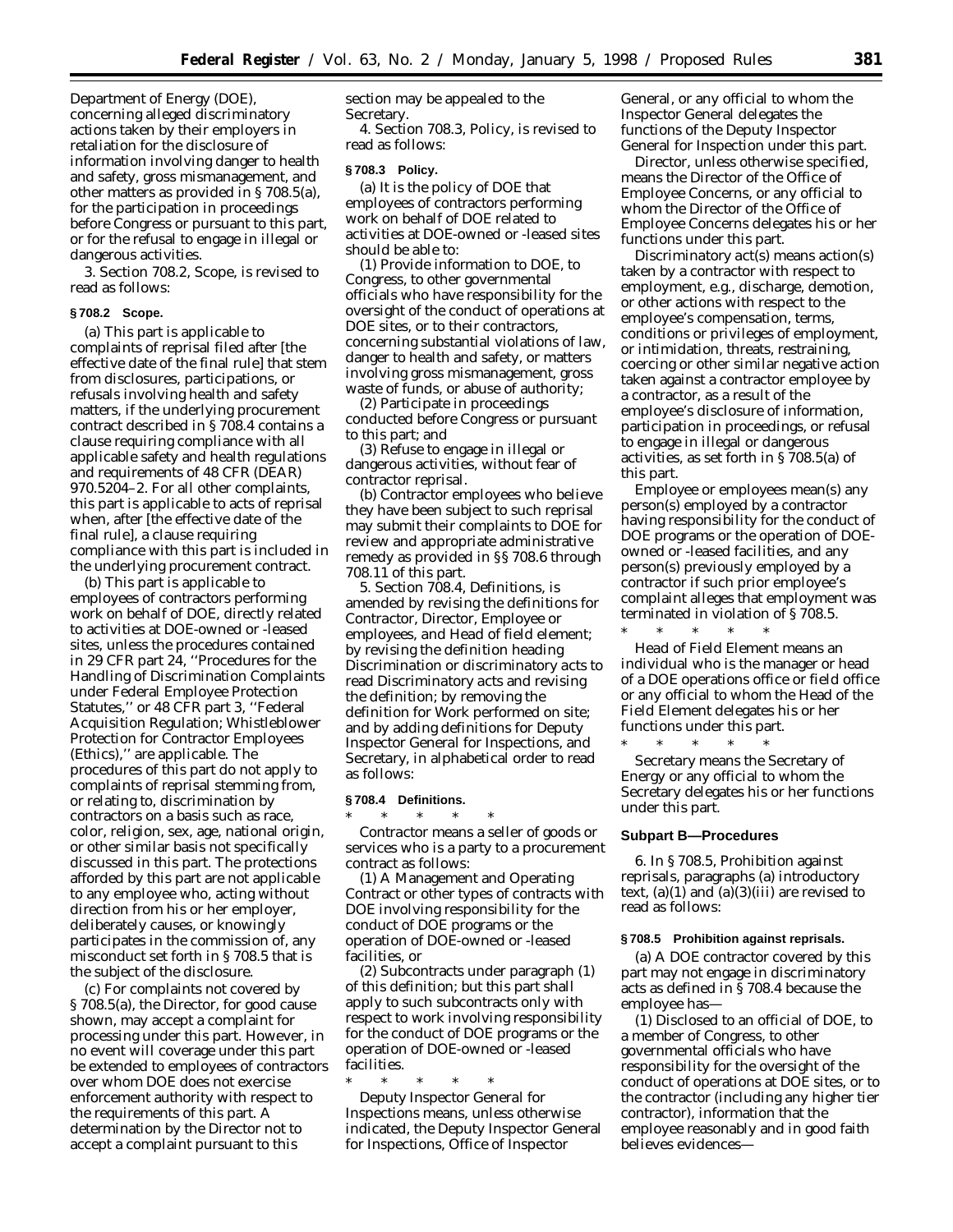(i) A substantial violation of any law, rule, or regulation;

(ii) A substantial and specific danger to employees or public health or safety; or

(iii) Fraud, gross mismanagement, gross waste of funds, or abuse of authority;

- \* \* \* \* \*
- (3) \* \* \*

(iii) The employee, within 30 days following such refusal, discloses to an official of DOE, a member of Congress, a government official who has responsibility for the oversight of the conduct of operations at the DOE site, or the contractor, information regarding the violation or dangerous activity, policy, or practice, and explaining why he has refused to participate in the activity.

\* \* \* \* \*

7. Section 708.6, Filing a complaint, is revised to read as follows:

#### **§ 708.6 Filing a complaint.**

(a) *Who may file a complaint.* An employee who believes that he or she has been discriminated against in violation of this part, and who does not have a statutory right to raise the issue under 29 CFR part 24, ''Procedures for the Handling of Discrimination Complaints under Federal Employee Protection Statutes,'' or 48 CFR part 3, ''Federal Acquisition Regulation; Whistleblower Protection for Contractor Employees (Ethics),'' or has not, with respect to the same facts, pursued a remedy available under State or other applicable law, including binding arbitration pursuant to a collective bargaining agreement, may file a complaint with DOE through the Head of the Field Element at the field organization with jurisdiction over the contract under which the complainant was employed or with the Director of the Office of Employee Concerns with respect to a contract that is the responsibility of a contracting officer located in DOE Headquarters. The identity of an employee who files a complaint under this part cannot be kept confidential. Two copies of the complaint, with all attachments, must be filed. Within 15 days of receipt of a complaint, the Director or the Head of a Field Element, shall provide notification of the filing of the complaint and a statement of the issues raised in the complaint, to the contractor or person named in the complaint.

(b) *Content of complaint.* A complaint filed under paragraph (a) of this section need not be in any specific form provided it is signed by the complainant and contains the following: a statement setting forth specifically the nature of the alleged discriminatory act, and the disclosure, participation or refusal giving rise to such act; a statement that the complainant has not, as described in paragraph (f) of this section, pursued a remedy available under State or other applicable law; and an affirmation that all facts contained in the complaint are true and correct to the best of the complainant's knowledge and belief.

(c) *Affirmations required.* The complaint must contain a statement affirming that:

(1) All attempts at resolution through an internal company grievance procedure have been exhausted; or

(2) The company grievance procedure is ineffectual or exposes the complainant to contractor reprisals; or

(3) An internal grievance was filed, but a final decision on the grievance has not been issued within 120 days of its filing; or

(4) The company has no such procedure.

(d) *Factual basis for affirmation.* The complaint must state the factual basis for such affirmation; and, if applicable, the date on which internal company grievance procedures were terminated and the reasons for termination. A failure to provide this information is a basis to dismiss the complaint for lack of jurisdiction under 708.8(a)(5).

(e) *Time frame for filing a complaint.* A complaint filed pursuant to paragraph (a) of this section must be filed within 90 days after the alleged discriminatory act occurred or within 90 days after the complainant knew, or reasonably should have known, of the alleged discriminatory act, whichever is later. If a complaint is not filed within the 90 day time limit, the complainant will be provided an opportunity to show a good reason for the delay. In cases where the employee has attempted resolution through internal company grievance procedures, the 90-day period for filing a complaint shall be tolled during such resolution period and shall not again begin to run until the day following termination of such dispute-resolution efforts, or 120 days after the filing of an internal grievance where a final decision on the grievance has not been issued, whichever is sooner.

(f) *Tolling of filing deadline.* The limitations period specified in paragraph (e) of this section is suspended upon the filing of a complaint pursuant to State or other applicable law, and the mere filing of a complaint pursuant to State or other applicable law does not bar the employee from re-instituting or filing a complaint with DOE if the matter

cannot be resolved under State or other applicable law due to a lack of jurisdiction. For purposes of this part, a complaint is deemed to have been pursued under State or other applicable law if the employee has, pursuant to proceedings established or mandated by State or other applicable law, at any time prior to, or concurrently with, the filing of a complaint with DOE, or at any time during the processing of a complaint filed with DOE, filed or submitted a timely complaint, or other pleading with respect to that same matter. The pursuit of a remedy under a negotiated collective bargaining agreement is considered to be the pursuit of a remedy through internal company grievance procedures and not the pursuit of a remedy under State or other applicable law. However, to the extent a decision is rendered in binding arbitration, pursuant to a collective bargaining agreement, on issues related to alleged reprisal for having made disclosures or engaging in protected activities covered by this part, such arbitration decision is considered to be a resolution of the matter under applicable law.

8. Section 708.7 is revised to read as follows:

### **§ 708.7 Acceptance of a complaint and informal resolution.**

(a) *Jurisdictional determinations.* (1) If the Head of Field Element has cause to believe the complaint does not meet the requirements of this part, or for other good cause does not merit further review, the jurisdictional determination will be made by the Director in accordance with paragraphs (a)(2) through (5) of this section. Reasons for dismissing complaints for good cause would include determinations that the facts, as alleged by the complainant, do not present issues for which relief can be granted under this part; the complaint or disclosure is frivolous, on its face without merit; the issues presented have been rendered moot; or the contractor has made a formal offer to provide remedial action that the complainant has requested or that is equivalent to what could be provided as a remedy under § 708.10(c) as an appropriate resolution of the complaint. The Director shall have the authority to issue determinations of jurisdiction with respect to complaints filed with the Office of Employee Concerns.

(2) The Head of Field Element, within 15 days from the date of receipt of the complaint, shall request a determination from the Director as to whether attempts at informal resolution should be undertaken pursuant to this part, or the complaint should be dismissed The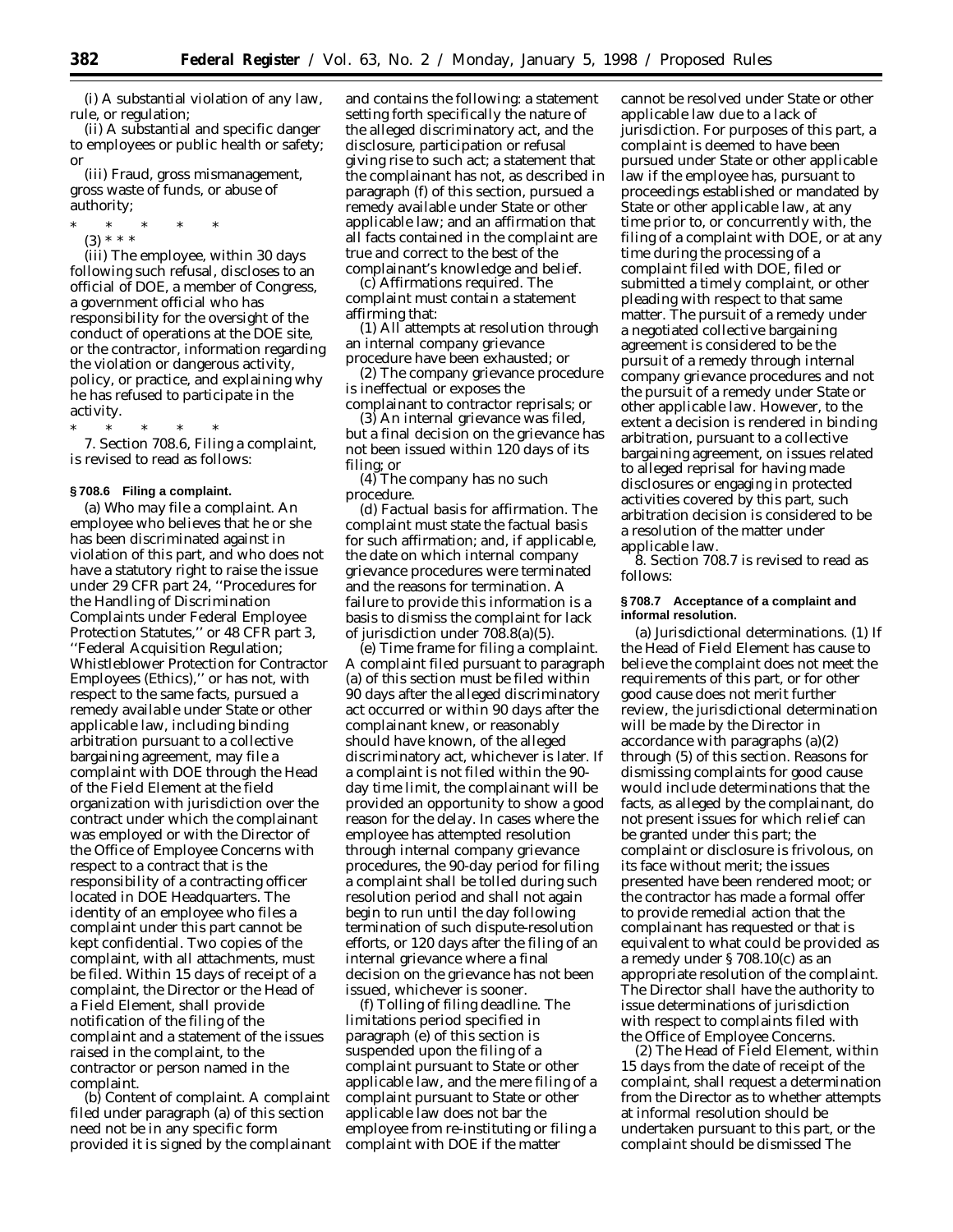request should include a statement as to the basis for questioning the jurisdictional coverage of the complaint.

(3) If the Director determines to dismiss the complaint summarily, the complaint shall be dismissed and the parties notified by certified mail of the specific reasons for such dismissal. If the Director determines preliminarily that there is jurisdiction, he or she shall, within 15 days from the date he or she received the request for a jurisdictional determination, so advise the Head of the Field Element and return the complaint to the Head of the Field Element who shall thereupon have 30 days to attempt informal resolution of the complaint.

(4) Request for review of dismissal of complaint. If the Director dismisses a complaint pursuant to paragraph (a)(3) of this section, the administrative process is terminated unless within 10 calendar days of receipt of the notice of dismissal the complainant files a written request for review by the Secretary. Copies of any request for review shall be served by the complainant on all parties by certified mail, and the Director shall promptly send a copy to the Secretary.

(5) If the Secretary determines that the complaint should be considered further, the Secretary shall order the Director or Head of the Field Element to reinstate the complaint and resume the administrative process.

(b) *Informal resolution.* (1) If the complaint is within the jurisdiction of this part, the Director or the Head of Field Element shall have 30 days from the date of receipt of a complaint in which to attempt an informal resolution of the complaint. To this end, the Director or Head of Field Element may attempt to resolve the complaint through various Alternative Dispute Resolution techniques, primarily by encouraging the parties to engage in mediation.

(2) If informal resolution is reached, the Director or the Head of Field Element shall obtain a copy of the settlement agreement which terminates the complaint, or a written statement from the complainant withdrawing the complaint. The agreement or withdrawal of the complaint shall be made part of the complaint file, with a copy provided to all parties.

(3) If informal resolution cannot be reached, the Director or Head of Field Element shall advise the complainant of his or her right to elect to either have a copy of the complaint forwarded to the Deputy Inspector General for Inspections for further processing in accordance with § 708.8; have a copy of the complaint forwarded to the Director of the Office of Hearings and Appeals

for processing in accordance with § 708.9; or withdraw his or her complaint.

(4) The complainant, within 10 days of receipt of the notice of a right to make an election under paragraph (b)(3) of this section, shall indicate his or her election to the Director or the Head of the Field Element.

(c) The Director or the Head of the Field Element shall advise the Deputy Inspector General for Inspections or the Director of the Office of Hearings and Appeals, of the election within 5 days of receipt of the complainant's response, and shall provide a copy of the complaint to the appropriate official for further processing. A copy of this notification shall also be provided to the complainant and the contractor named in the complaint.

9. Section 708.8 is revised to read as follows:

### **§ 708.8 Acceptance of complaint for inquiry.**

(a)(1) Following receipt of notification from the Director or Head of Field Element that attempts at informal resolution under § 708.7 have been unsuccessful, and that the complainant has elected to have the complaint referred in accordance with this section, the Deputy Inspector General for Inspections, unless he or she declines to conduct an inquiry, may direct the conduct of an inquiry of the complaint.

(2) If informal resolution is reached while an inquiry is being conducted by the Deputy Inspector General for Inspections, the Director or the Head of Field Element shall obtain a copy of the settlement agreement which terminates the complaint, or a written document from the complainant referencing a final settlement and requesting withdrawal of the complaint. This document shall be made part of the file. The Deputy Inspector General for Inspections shall be advised in writing of the withdrawal of the complaint.

(b)(1) *Determination not to conduct an inquiry.* If the Deputy Inspector General for Inspections declines to process a complaint for inquiry, either after an initial review of the complaint or based upon information acquired during the inquiry of a complaint, the Deputy Inspector General of Inspections shall notify the complainant and contractor, by certified mail or by personal service, that an inquiry into the complaint will no longer be pursued by that office and that the complainant has the right to request a hearing on the complaint in accordance with the provisions of § 708.9. A copy of such notice declining to pursue an inquiry shall be sent to the Director of the Office

of Hearings and Appeals, and the Director of the Office of Employee Concerns or the Head of Field Element, as appropriate. Requests for a hearing under this paragraph must be filed with the Director of the Office of Hearings and Appeals within 15 days of the receipt of the determination of the Deputy Inspector General for Inspections that an inquiry will not be conducted or continued. Copies of any request for a hearing shall be served by the complainant on all parties by certified mail.

(2) The authority of the Deputy Inspector General for Inspections to make the determination not to pursue an inquiry is wholly independent from jurisdictional determinations made by the Director, Heads of Field Elements, or the Secretary. Such a determination by the Deputy Inspector General for Inspections is not subject to review by the Office of Hearings and Appeals or appealable to the Secretary.

(c) *Conducting an inquiry—obtaining information.* In conducting an inquiry under this part, the inspector, for the purpose of determining whether a violation of § 708.5 has occurred, may enter and inspect places and records (and make copies thereof), may question persons alleged to have been involved in discriminatory acts and other employees of the charged contractor, may take sworn statements, as deemed necessary, and may require the production of any documentary or other evidence deemed necessary. At interviews conducted on behalf of the Deputy Inspector General for Inspections under this part, the person being interviewed shall have the right to be represented by a person of his or her own choosing. Parties to the complaint do not have an independent right to be present at such interviews. The contractor shall cooperate fully with the inspector in making available employees and all pertinent evidence.

(d) *Confidentiality.* The identity of a person, other than the complainant, requesting confidentiality shall not be released by the Office of Inspector General unless the Inspector General determines that it is unavoidable. The inspector shall advise the person to whom confidentiality is granted that such a grant of confidentiality is limited to mean that the Office of Inspector General will not disclose his or her identity as the source of information to anyone outside the Office of Inspector General, as required by statute, or as determined by the Inspector General to be unavoidable.

(e) *Reports of inquiry.* Upon completion of an inquiry, the Deputy Inspector General for Inspections shall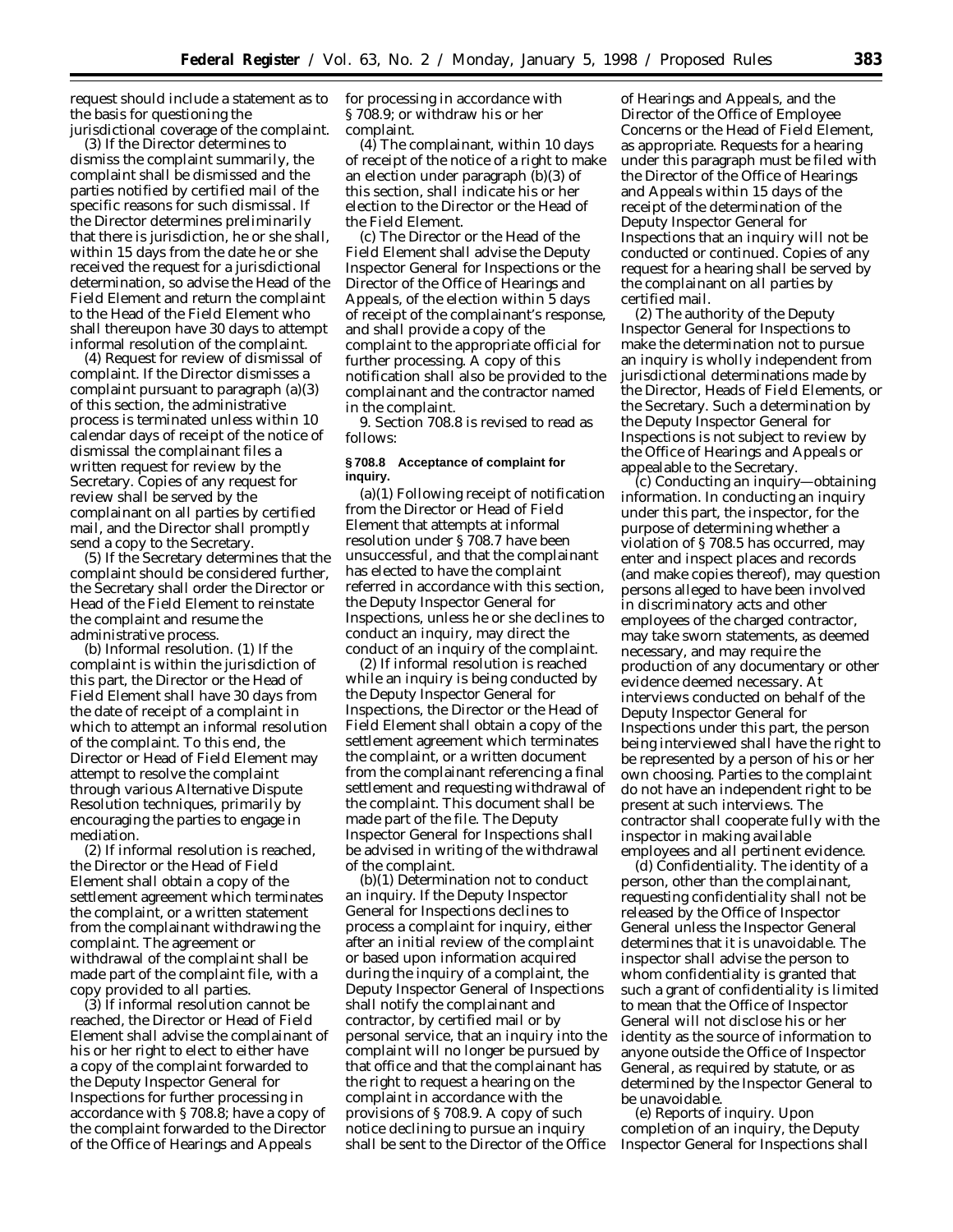issue a Report of Inquiry that shall present the findings reached by the Deputy Inspector General for Inspections resulting from the conduct of the inquiry. The Report of Inquiry may also contain recommendations for remedial action, where appropriate, consistent with the remedies available under §§ 708.10(c) and 708.11(c). The Deputy Inspector General for Inspections shall provide the Report of Inquiry to the parties involved by certified mail, or by personal service, and provide a copy to the Director of the Office of Hearings and Appeals.

(f) If a Report of Inquiry has not been issued within 240 days of the date the Deputy Inspector General for Inspections was advised by the Director or Head of the Field Element that attempts at informal resolution were unsuccessful, the complainant may request a hearing in accordance with § 708.9. When a complainant exercises his or her right to request a hearing under this section, the Deputy Inspector General for Inspections will usually terminate any activities related to the inquiry being conducted on that complaint.

10. Section 708.9, Hearing, is revised to read as follows:

### **§ 708.9 Hearing.**

(a) *Request for a hearing.* (1) Within 15 days of receipt of notification of his or her right to elect to proceed to a hearing if informal resolution efforts are not successful, pursuant to § 708.7(b)(3), a complainant may, in writing to the director of the Office of Hearings and Appeals, request a hearing.

(2) Within 15 days of receipt of the Report of Inquiry, a party may, in writing to the Director of the Office of Hearings and Appeals, request a hearing on the complaint. If a request for a hearing is not submitted by either party after the Deputy Inspector General for Inspections has completed an inquiry, the Director of the Office of Hearings and Appeals shall issue an initial agency decision pursuant to § 708.10.

(3) A complainant may, in writing to the Director of the Office of Hearings and Appeals, request a hearing on the complaint within 15 days of receipt of a notification of a decision by the Deputy Inspector General for Inspections not to open or continue an inquiry. If a hearing is not requested, the Director of the Office of Hearings and Appeals shall dismiss the complaint.

(4) A complainant may, in writing to the Director of the Office of Hearings and Appeals, request a hearing if a Report of Inquiry has not been issued within 240 days of the date the Deputy Inspector General for Inspections was

advised by the Director or Head of the Field Element of the complainant's election to request an inquiry, pursuant to § 708.7(b)(3), after attempts at informal resolution were unsuccessful.

(b) If a request for a hearing is filed, the Director of the Office of Hearings and Appeals shall appoint, as soon as practicable, a Hearing Officer to conduct a hearing. Hearings will normally be held at or near the appropriate DOE field organization, within 90 days from the date the complaint file is received by the Hearing Officer unless the Hearing Officer determines that another location would be more appropriate, or unless the complaint is earlier settled by the parties. The Hearing Officer may, at his or her discretion, recommend to the parties that they attempt informal resolution of the complaint, through various Alternative Dispute Resolution techniques, including mediation, prior to the conduct of the hearing.

(c)(1) *Requests for discovery.* Upon the request of a party, the Hearing Officer may order discovery based upon a showing that the requested discovery is designed to produce evidence that will materially advance the proceeding. The parties may engage in reasonable discovery regarding any matter, not privileged, that is relevant to the subject matter of the complaint. Parties may obtain discovery by one or more of the following methods: depositions upon oral examination or written questions; written interrogatories; production of documents or things or permission to enter upon land or other property, for inspection and other purposes; and requests for admission.

(2) *Hearing procedures.* In all proceedings under this part, the parties shall have the right to be represented by a person of their own choosing. Formal rules of evidence shall not apply, but shall be used as a guide for application of procedures designed to assure production of the most probative evidence available. The Hearing Officer may exclude evidence which is immaterial, irrelevant, or unduly repetitious. The Hearing Officer is specifically prohibited from initiating or otherwise engaging in ex parte discussions on a complaint matter at any time during the pendency of the complaint proceeding under this part.

(d) *Burdens of proof.* The complainant shall have the burden of establishing by a preponderance of the evidence that there was a disclosure, participation, or refusal described under § 708.5, and that such act was a contributing factor in the alleged discriminatory action(s) taken or intended to be taken against the complainant. Once the complainant has met this burden, the burden shall shift

to the contractor to prove by clear and convincing evidence that it would have taken the same action(s) absent the complainant's disclosure, participation, or refusal.

(e) *Testimony.* Testimony of witnesses shall be given under oath or affirmation, and the witnesses shall be subject to cross-examination. Witnesses shall be advised of the applicability of 18 U.S.C. 1001 and 1621, dealing with the criminal penalties associated with false statements and perjury.

(f) *Subpoenas.* The Hearing Officer may subpoena witnesses to attend the Hearing on behalf of either party, or for the production of specific documents or other physical evidence, provided a showing of the necessity for such witness or evidence has been made to the satisfaction of the Hearing Officer.

(g) *Recording of hearings.* All hearings shall be mechanically or stenographically reported. All evidence upon which the Hearing Officer relies for the recommended decision under § 708.10(b) shall be contained in the transcript of testimony, either directly or by appropriate reference. All exhibits and other pertinent documents or records, either in whole or in material part, introduced as evidence, shall be marked to identification and incorporated into the record.

(h) *Post-hearing submissions.* Any party, upon request, may be allowed a reasonable time to file with the Hearing Officer a brief or statement of fact or law. A copy of any such brief or statement shall be filed with the Hearing Officer and shall be served by the submitting party upon each other party. The parties may make oral closing arguments, but post-hearing briefs will only be permitted at the direction of the Hearing Officer. When permitted, any such brief shall be limited to the issue or issues specified by the Hearing Officer and shall be due within the time prescribed by the Hearing Officer.

(i) At the request of any party, the Hearing Officer may, at his or her discretion, extend the time for any hearing held pursuant to this § 708.9. Additionally, the Hearing Officer may, at the request of any party, or on his or her own motion, dismiss a claim, defense, or party and make adverse findings—

(1) Upon the failure without good cause of any party or his or her representative to attend a hearing; or

(2) Upon the failure of any party to comply with a lawful order of the Hearing Officer.

(j) In any case where a dismissal of a claim, defense, or party is sought, the Hearing Officer shall take such action as is appropriate to rule on the dismissal,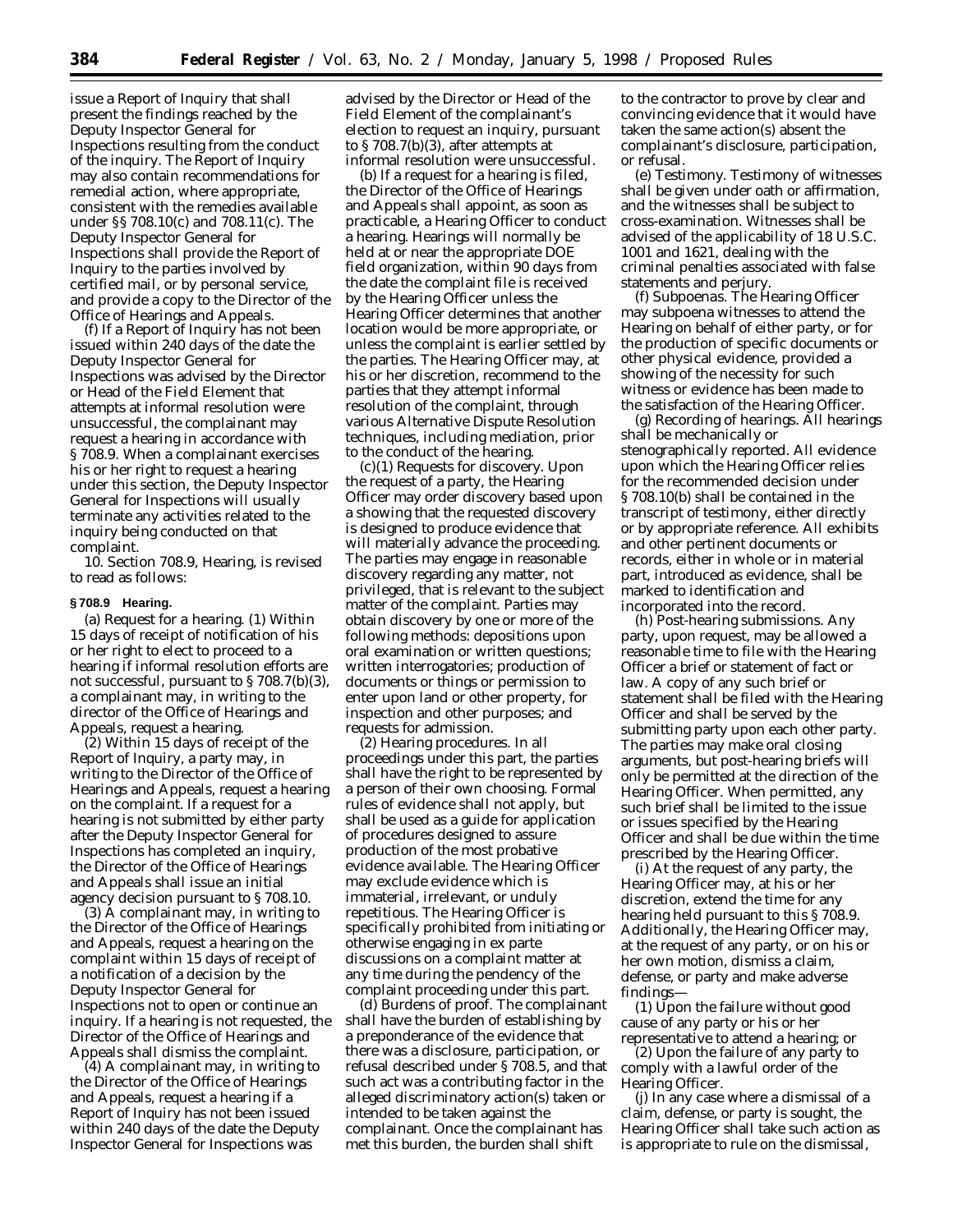which may include an order dismissing the claim, defense, or party. An order dismissing a claim, defense, or party may be appealed to the Secretary for reconsideration within 15 days of the dismissal order.

11. Section 708.10 is revised to read as follows:

### **708.10 Initial and final agency decision.**

(a) If a hearing is not requested, the Director of the Office of Hearings and Appeals, within 60 days of expiration of the time set forth in § 708.9(a) for request of a hearing, shall issue an initial agency decision based upon the record, which decision shall be served upon the parties by certified mail. The initial agency decision shall contain appropriate findings, conclusions, and an order, and shall set forth the factual basis for each and every finding with respect to each alleged discriminatory act. In making such findings, the Director of the Office of Hearings and Appeals, may rely upon, but shall not be bound by, the findings contained in the Report of Inquiry. The burdens of proof set forth in § 708.9(d) are applicable to decisions made under this paragraph.

(b) If a hearing has been held, the Hearing Officer shall issue an initial agency decision within 60 days after the receipt of the transcript of the hearing or within 60 days after receipt of any post-hearing briefs or other information permitted under § 708.9(h), whichever is later. The initial agency decision shall contain appropriate findings, conclusions, and an order, and shall set forth the factual basis for each and every finding with respect to each alleged discriminatory act. In making such findings, the Hearing Officer may rely upon, but shall not be bound by, the findings contained in the Report of Inquiry. The Hearing Officer shall promptly serve the initial agency decision upon all parties to the proceeding by certified mail, and send a copy of the initial agency decision to the Deputy Inspector General for Inspections.

(c) The initial agency decision shall award such relief as is necessary to abate the violation, including, but not limited to, an award of reinstatement, transfer preference, back pay, and reimbursement to the complainant up to the aggregate amount of all reasonable costs and expenses (including attorney and expert-witness fees) reasonably incurred by the complainant in bringing the complaint upon which the decision was issued.

(1) If the initial agency decision contains a determination that the complaint is without merit, it shall also include a notice stating that the decision shall become the final decision of DOE denying the complaint unless, within 15 days of its receipt, a written request for review by the Secretary is filed with the Director of the Office of Hearings and Appeals. Copies of any request for review shall be served by the requesting party upon all parties.

(2) If the initial agency decision contains a determination that a violation of § 708.5 has occurred, it shall also include an appropriate order to the contractor to abate the violation and to provide the complainant with relief, as well as notice to the parties that the decision shall become the final decision of DOE unless, within 15 days of its receipt, a written request for review by the Secretary is filed with the Director of the Office of Hearings and Appeals. Copies of any request for review shall be served by the requesting party upon all parties by certified mail.

(3) Notwithstanding the provisions of paragraph (c)(2) of this section, if the agency decision contains a determination that a violation of § 708.5 has occurred, it may contain an order requiring the contractor to provide the complainant with interim relief, including but not limited to reinstatement, pending the outcome of any request for review. This paragraph shall not be construed to require the payment of any monetary award before the DOE decision is final.

(d) If a request for review of the initial agency decision is not filed pursuant to paragraphs  $(c)(1)$  or  $(2)$  of this section, the Director of the Office of Hearings and Appeals, shall notify the parties by certified mail that the initial agency decision is the final agency decision. A copy of the notification shall be sent to the Director or the Head of the Field Element, as appropriate.

12. Section 708.11 is revised to read as follows:

## **§ 708.11 Secretarial review and final decision.**

(a) Upon receipt of a request for review of an initial agency decision by the Secretary, the Director of the Office of Hearings and Appeals shall forward the request, along with the entire record, to the Secretary.

(b) Within 60 days after the Director of the Office of Hearings and Appeals has sent the record in a case to the Secretary, the Secretary shall either direct further processing of the complaint or, pursuant to paragraph (c) or (d) of this section, issue a final decision, based on the record, including the Report of Inquiry. The final decision shall be forwarded by the Secretary to the Director of the Office of Hearings

and Appeals who shall serve it upon all parties by certified mail.

(1) If the Secretary determines that further processing of the complaint is necessary, the Secretary will return the case to the Director of the Office of Hearings and Appeals for appropriate action.

(2) Except to the extent prohibited by law, regulation, or Executive Order, all parties will be provided copies of any information compiled as a result of actions taken under paragraph (b)(1) of this section.

(c) If the Secretary determines that a violation of § 708.5 has occurred, the Secretary shall issue a final decision and shall instruct the Director of the Office of Hearings and Appeals to take appropriate action to implement that decision in accordance with § 708.12. The Secretary may provide such relief as is necessary to abate the violation, including, but not limited to, an award of reinstatement, transfer preference, back pay, and reimbursement to the complainant up to the aggregate amount of all reasonable costs and expenses (including attorney and expert-witness fees) reasonably incurred by the complainant in bringing the complaint upon which the decision was issued or such other relief as is deemed necessary to abate the violation and provide the complainant with relief.

(d) If the Secretary determines that the party charged has not committed a discriminatory act in violation of § 708.5, the Secretary shall so notify the Director of the Office of Hearings and Appeals and issue a final decision dismissing the complaint. If the Secretary determines that there has been no discrimination, the complainant shall not receive reimbursement for the costs and expenses provided in paragraph (c) of this section.

13. Section 708.12, Implementation of decision, is revised to read as follows:

#### **§ 708.12 Implementation of decision.**

(a) Upon receipt of the final decision of the Secretary under § 708.11, or if the initial agency decision becomes the final decision pursuant to § 708.10(c) (1) or (2), the Director of the Office of Hearings and Appeals shall serve the final decision upon all parties by certified mail, and upon the head of the program or field office with jurisdiction over the contract under which the complainant was employed. The DOE official so served shall take all necessary steps to implement the final decision.

(b) For purposes of sections 6 and 7 of the Contract Disputes Act (41 U.S.C. 605 and 606), a decision implemented by DOE pursuant to this part shall not be considered a ''claim by the